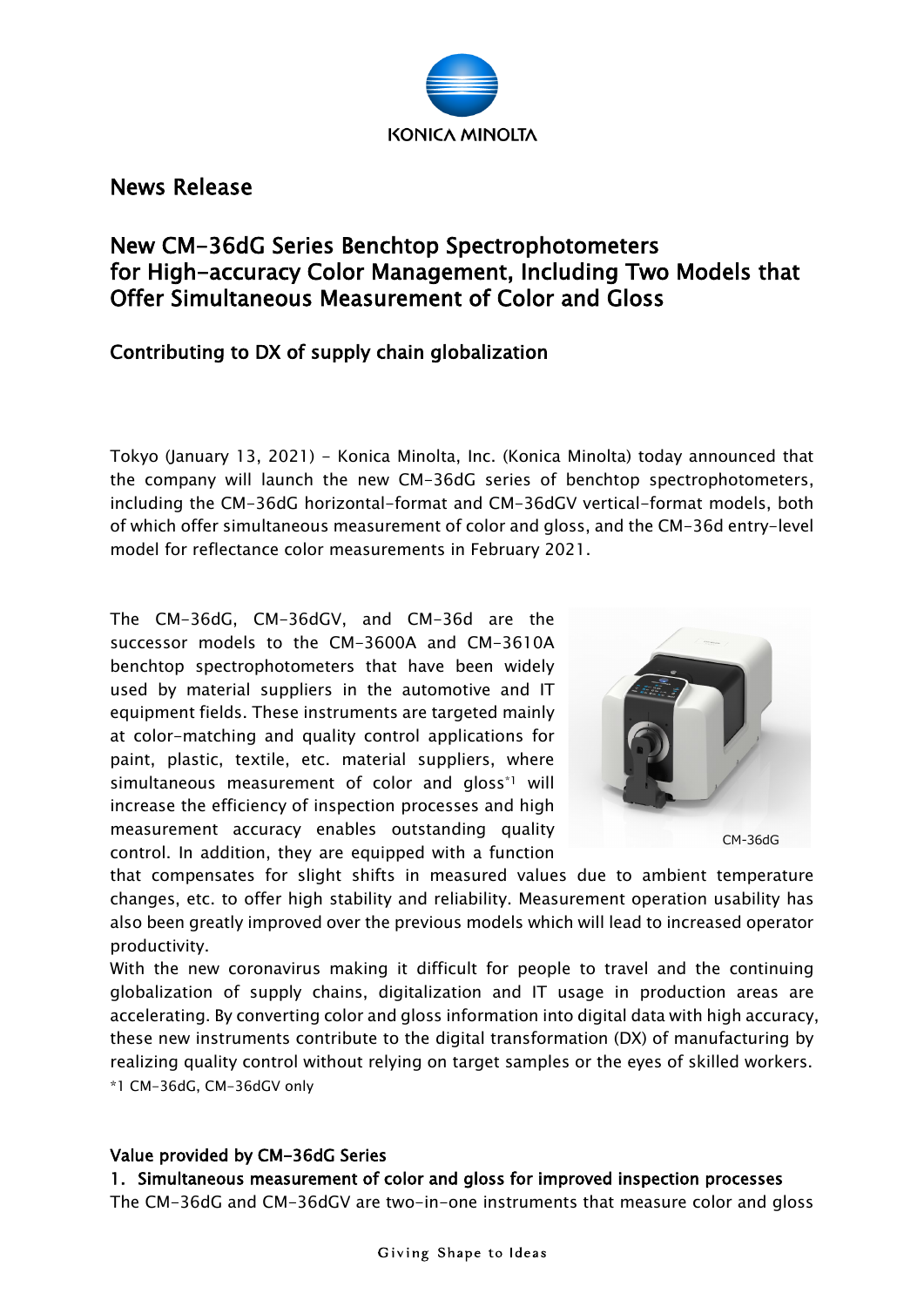simultaneously. For paint color matching, measuring both color (spectral reflectance) and gloss increases the parameters for color-matching calculations, contributing to improved quality. For quality control of plastics, measuring both color (material color) and gloss (surface conditions) realizes high-level quality evaluation and improved work efficiency.

#### 2. High measurement accuracy for outstanding quality control

With the CM-36dG and CM-36dGV, differences in measurement values between instruments are exceedingly small (inter-instrument agreement is exceedingly high), so when these instruments are used consistently from suppliers through finished product maker, higher inspection process efficiency can be expected. Colorimetric interinstrument agreement is within ΔE\*ab 0.12 (average for 12 BCRA tiles), a 20% improvement compared to previous models, and gloss inter-instrument agreement is also the same or better than the performance of gloss-only instruments. This enables more efficient work in the supply chain when using multiple instruments or instruments in several locations.

In addition, since measured value differences with previous models are also kept exceedingly small, previous data can continue to be used as is, minimizing the work involved when switching models (for SCI data only\*2).

\*2 SCI: Specular Component Included. An illumination/viewing method in which the sample is diffusely illuminated and the measured light includes specularly reflected light.

### 3. Wavelength compensation function for high stability

CM-36dG Series instruments are equipped with a WAA (Wavelength Analysis & Adjustment) function\*3 which compensates for slight shifts in measurement values due to external factors such as ambient temperature changes, etc. Together with annual calibration and maintenance, it can help minimize problems for stable operation. \*3 WAA license required



### 【Concept of how accuracy is maintained by WAA】

## 4. High usability for improved operator productivity

CM-36dG Series have several features to help improve worker productivity.

The sample viewing function<sup>\*4</sup> uses an integrated camera to provide a view of the sample from inside the integrating sphere for accurate positioning of measurement subjects. Plus, a status panel shows the measurement status and condition settings to reduce operator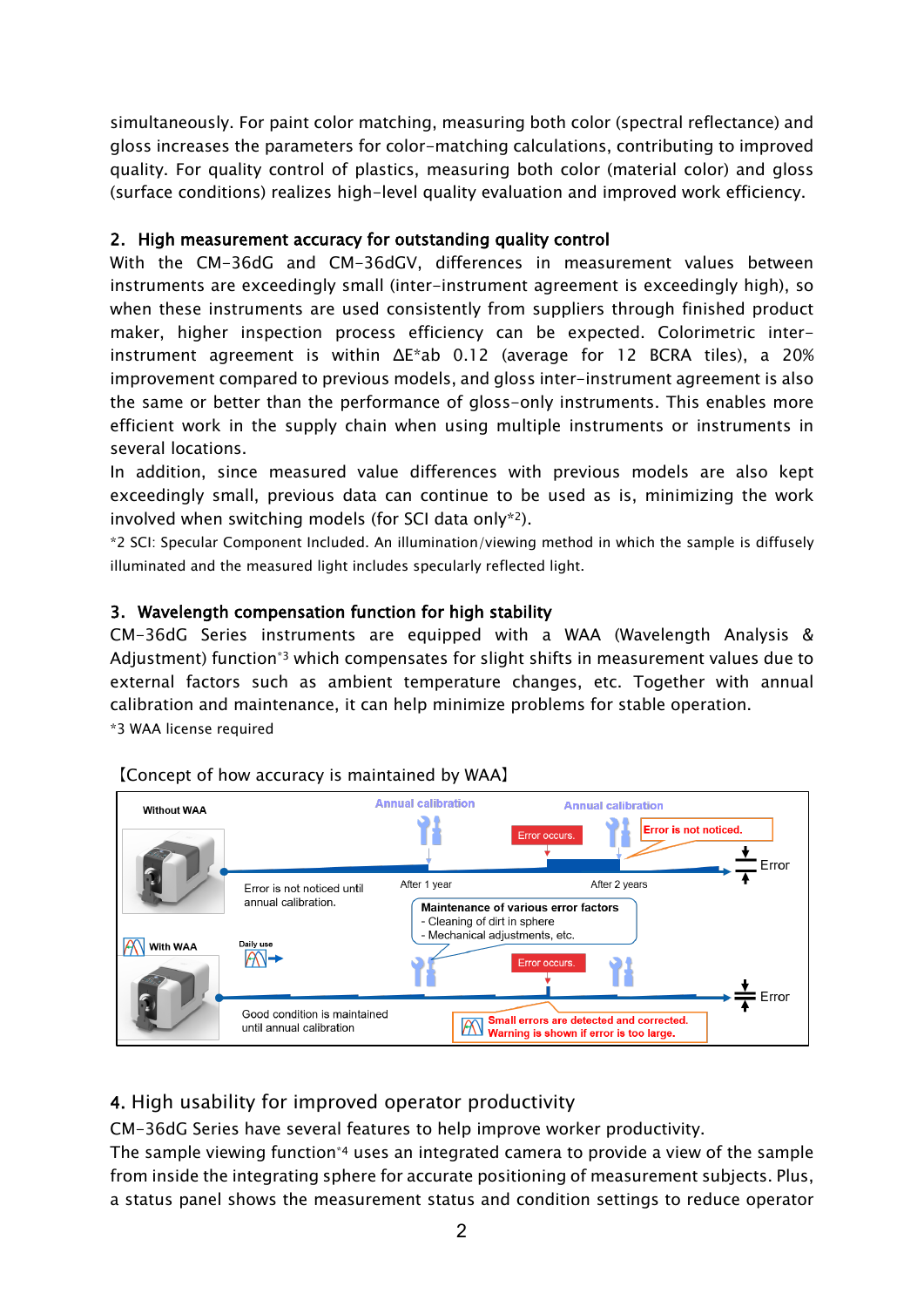error, and a measuring button lets the operator take measurements without having to switch back to the computer for improved work efficiency. Plus, the transmittance chamber opens widely to enable measurements of even large sheets or panels without having to cut off a sample. And 4 measurement areas (3 on CM-36d) are provided for flexibility in choosing the appropriate area for the measurement subject. \*4 Software such as Konica Minolta SpectraMagic NX Ver. 3.2 or later required.

Three models are being offered: the horizontal-format full-featured CM-36dG, the CM-36dGV with the same features as the CM-36dG in a vertical format for easier textile or paper measurements, and the CM-36d with basic features for lower introduction cost.



Photo 1: Sample viewer image The Photo 2: Status panel







Photo 3: Transmittance chamber Photo 4: Vertical format CM-36dGV



\* Computer color matching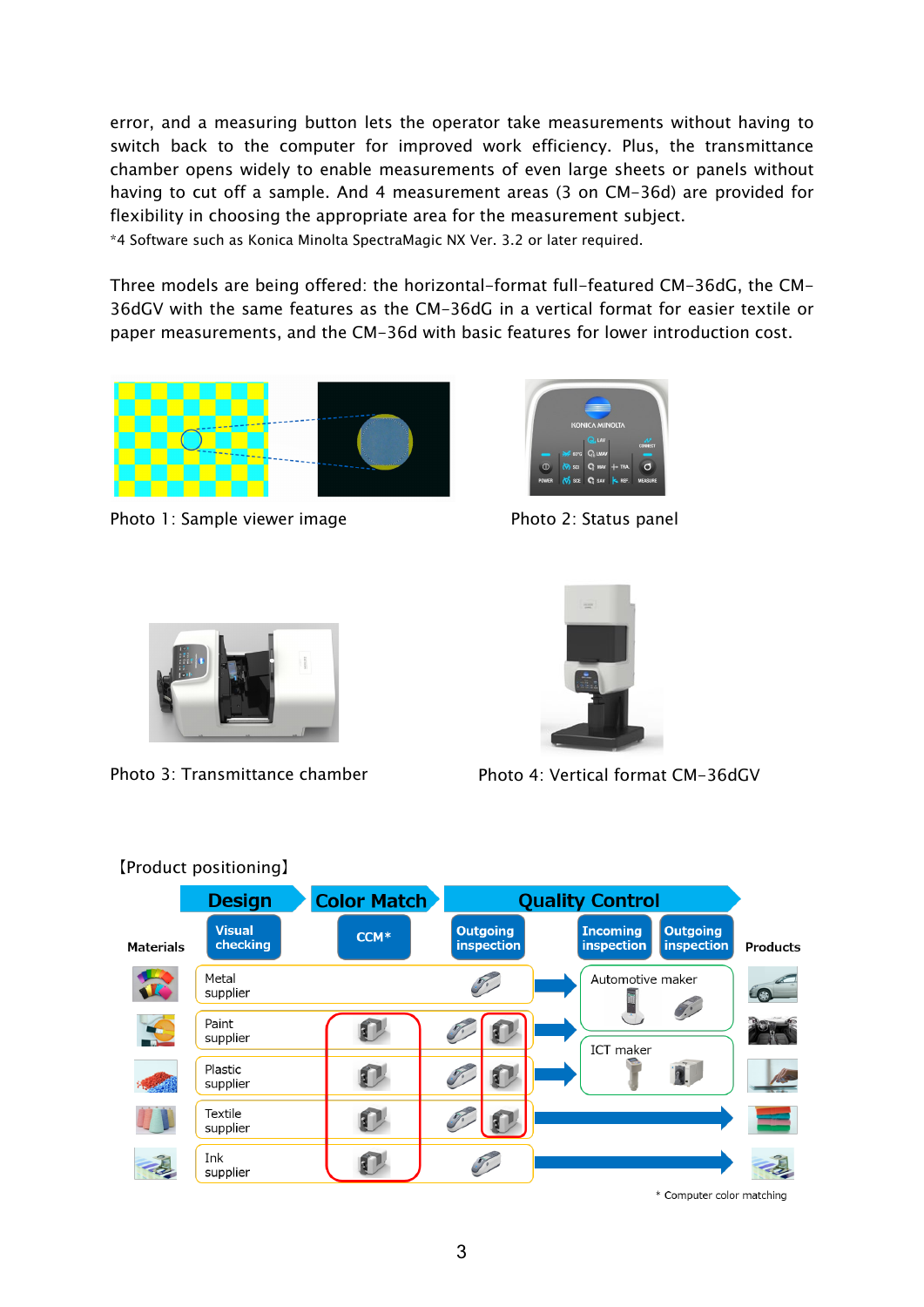#### Main specifications

The information, specifications, and product appearance provided in this news release are subject to change without notice.

|                             | Model                                            | $CM-36dG$                                                                                               | CM-36dGV               | $CM-36d$                                       |
|-----------------------------|--------------------------------------------------|---------------------------------------------------------------------------------------------------------|------------------------|------------------------------------------------|
|                             | Illumination/viewing                             | di: 8°, de: 8° (diffused illumination, 8° viewing angle), SCI (specular component                       |                        |                                                |
|                             | system                                           | included)/SCE (specular component excluded) switchable                                                  |                        |                                                |
|                             |                                                  | Conforms to DIN 5033 Teil7, JIS Z 8722 Condition "c", ISO7724/1, CIE No.15(2004). ASTM                  |                        |                                                |
|                             |                                                  | E1164 for reflectance measurements                                                                      |                        |                                                |
|                             |                                                  | LAV: Ø25.4mm/Ø30mm                                                                                      |                        | LAV: Ø25.4mm/Ø30mm                             |
|                             | Measurement/                                     | LMAV: Ø16mm/Ø20mm                                                                                       |                        | MAV Ø8mm/Ø11mm                                 |
|                             | Illumination area                                | MAV: Ø8mm/Ø11mm                                                                                         |                        | SAV: Ø4mm/Ø7mm                                 |
|                             |                                                  | SAV: Ø4mm/Ø7mm                                                                                          |                        |                                                |
|                             | Repeatability                                    | "Colorimetric values: Standard deviation within ΔΕ*ab 0.02                                              |                        | Colorimetric values :                          |
|                             |                                                  | (When a white calibration plate is measured 30 times at 10-                                             |                        | Standard deviation within                      |
|                             |                                                  | second intervals after white calibration under Konica Minolta                                           |                        | $\Delta$ E*ab 0.03                             |
|                             |                                                  | standard measurement conditions)                                                                        |                        | (When a white calibration                      |
|                             |                                                  |                                                                                                         |                        | plate is measured 30 times                     |
|                             |                                                  |                                                                                                         |                        | at 10-second intervals after                   |
| Color                       |                                                  |                                                                                                         |                        | white calibration under                        |
|                             |                                                  |                                                                                                         |                        | Konica Minolta standard                        |
|                             |                                                  |                                                                                                         |                        | measurement conditions)                        |
|                             |                                                  |                                                                                                         |                        | Within $\Delta E^*$ ab 0.15                    |
|                             |                                                  | Within $\Delta E^*$ ab 0.12<br>(Based on average for 12 BCRA Series II color tiles; LAV/SCI.            |                        | (Based on average for 12                       |
|                             | Inter-instrument                                 |                                                                                                         |                        | <b>BCRA Series II color tiles:</b>             |
|                             |                                                  |                                                                                                         |                        | LAV/SCI. Compared to<br>values measured with a |
|                             | agreement                                        | Compared to values measured with a master body under<br>Konica Minolta standard measurement conditions) |                        | master body under Konica                       |
|                             |                                                  |                                                                                                         |                        | Minolta standard                               |
|                             |                                                  |                                                                                                         |                        | measurement conditions)                        |
|                             | Transmittance                                    |                                                                                                         |                        |                                                |
|                             | measurement                                      | Possible (Measurement area: Ø17mm)                                                                      |                        |                                                |
|                             |                                                  | 100% / 0% / Adjusted (Instantaneous numerical                                                           |                        |                                                |
|                             | UV setting                                       | adjustment of UV with no mechanical filter movement                                                     |                        | No adjustment function                         |
|                             | required)*5; 400 nm and 420 nm UV cutoff filters |                                                                                                         |                        | (UV100%)                                       |
| Gloss                       | Measurement angle                                | $60^\circ$                                                                                              |                        |                                                |
|                             | Measurement area                                 | MAV: $10 \times 8$ mm ellipse / SAV: Ø3 mm                                                              |                        |                                                |
|                             |                                                  | Standard deviation within                                                                               |                        |                                                |
|                             |                                                  | 0-10GU: 0.1 GU                                                                                          |                        |                                                |
|                             | Repeatability                                    | 10-100GU: 0.2GU                                                                                         |                        |                                                |
|                             |                                                  | 100-200GU: 0.2% of displayed value                                                                      |                        |                                                |
|                             |                                                  | (Measured 30 times at 10-second intervals)                                                              |                        |                                                |
|                             |                                                  | $0 - 10GU: \pm 0.2GU$                                                                                   |                        |                                                |
|                             | Inter-instrument                                 | $10-100GU: \pm 0.5GU$                                                                                   |                        |                                                |
|                             | agreement                                        | (MAV. Compared to values measured with a master body<br>under Konica Minolta standard conditions)       |                        |                                                |
| $Size(W \times H \times D)$ |                                                  |                                                                                                         |                        | Approx. 248×250×498 mm                         |
|                             |                                                  | Approx. 248×250×498 mm                                                                                  | Approx. 300×677×315 mm |                                                |
| Weight                      |                                                  | Approx. 8.4 kg                                                                                          | Approx.14.0 kg         | Approx.8.3kg                                   |
|                             |                                                  |                                                                                                         |                        |                                                |

\*5 Numerical adjustment of UV requires UV Adjustment Software (included with optional Konica Minolta SpectraMagic NX Pro Ver. 3.2 or later)

#### About Konica Minolta's Sensing Business

Konica Minolta's Sensing Business offers various products and solutions in the fields of